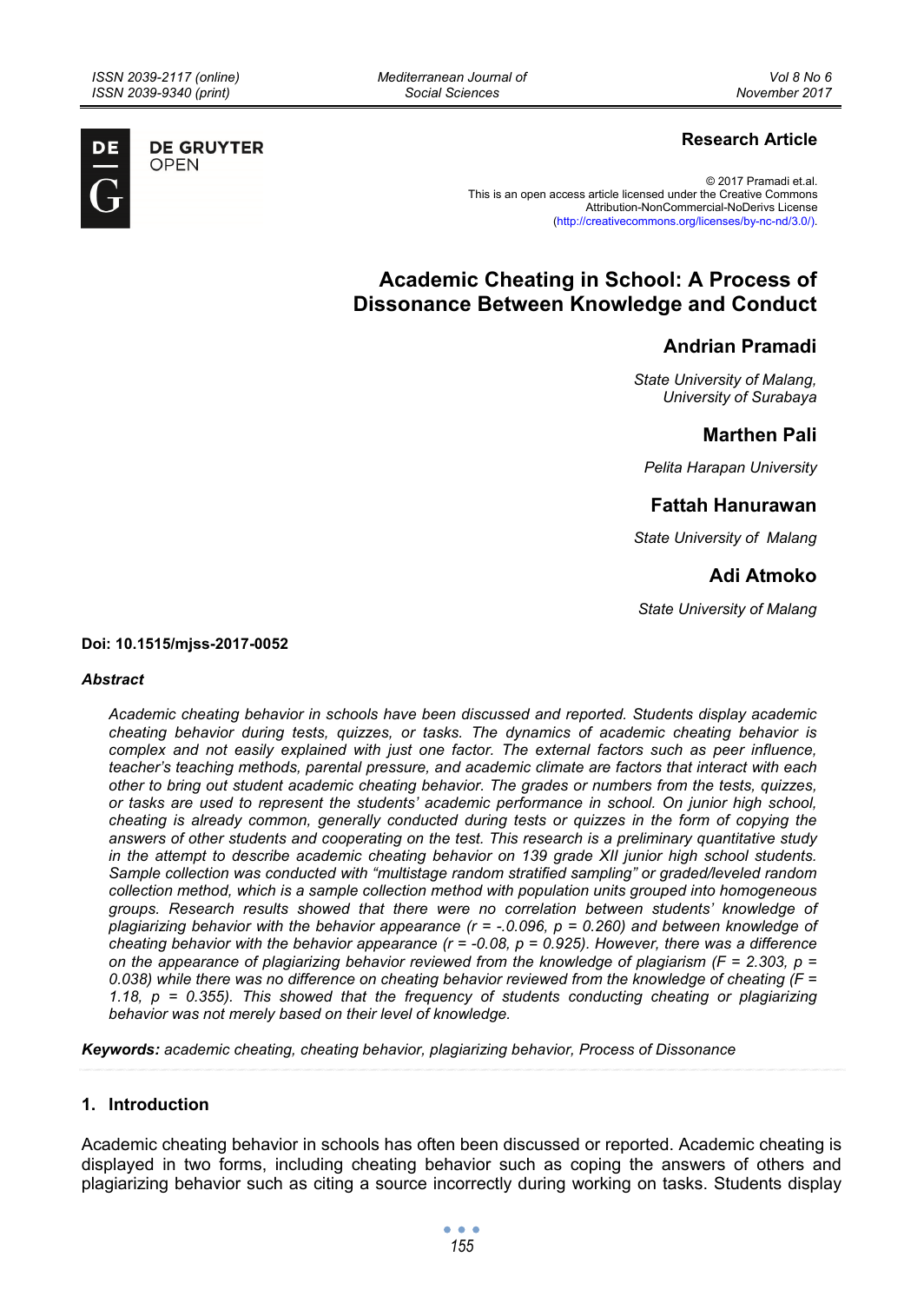academic cheating behavior during quizzes, tests, or tasks. The dynamic of academic cheating behavior is complex and difficult to explain with just a factor, such as the factor of student. Factors outside the students such as peer influence, teacher's method of teacher, parental pressure, and academic climate are factors that interact with each other in forming students' academic cheating behavior. Academic cheating will be displayed by students during quizzes, tests, or tasks, in which the end result will be numbers (grades). These numbers or grades are used to portray the students' performance in school.

In junior high school, cheating is already common, usually conducted on quizzes or tests in the form of copying the answers of others and working together. Many students already know that cheating behavior during quizzes/tests have prohibited. Meanwhile, the academic cheating in the form of plagiarizing behavior has not yet known by students and it is conducted during written tasks or assignments. In the research conducted by Pecorari (2003), the plagiarizing behavior was often displayed unintentionally. Unintentionally is a reflection of ignorance. The preliminary survey by the research resulted in that almost 90% of the students knowing that it is cheating but 72% of them still cheat.

Lately the frequency of academic cheating behavior in junior high school level increases because of the available technological advancements and the opportunity (external factors); and also the pressure to obtain high achievement (internal factor). This is often the justification for cheating or plagiarizing behavior, such as "the teacher did not inform that it was a form of plagiarism" or "the teacher let students cheat and there was no warning". Academic cheating can be viewed in daily academic life in junior high school in Indonesia. In an external context, students cheat or cooperate during tests because teachers/school do not assign consistent and proportionate penalty, therefore making students see it as an open opportunity. The displayed academic cheating behavior eventually became something "commonplace", despite cheating and plagiarizing behavior being dishonest behaviors because it includes "unfair" competition to obtain higher grades without the proportionate effort.

Researchers regarding academic cheating have often been conducted; in America researches started on the year 1941. The phenomenon of dishonest behaviors were displayed with hopes of enforcing honest behaviors in schools, forming academic integrity on academic institutes in America (Pulvers & Diekhoff, 1999). The researches of cheating and plagiarizing behavior had been conducted for a long time because the behaviors had existed for a long time as well. On the Contemporary Educational Psychology journal in the year 2002, a number of researchers on the frequency of cheating and plagiarizing behavior started on 1941, by Drake to Davis and Ludvison on 1995. Drake et al. on 1941 stated that 23% of pre-graduate students conducted academic cheating behavior, then on 1960, Goldsen also stated that 38% of pre-graduate students conducted academic cheating behavior. On 1989, Jendrek stated that 40-60% of pre-graduate students also conduct cheating and plagiarizing behavior. Jendrek on 1992 also stated that there was around 74% increase in cheating and plagiarizing behavior on pre-graduate students. Graham, Monday, O'Brien, and Steffen on 1994 stated that around 90% of pre-graduate students conduct cheating and plagiarizing behavior. Followed on 1995 by Davis and Ludvison's research that discovered the frequency of cheating and plagiarizing behavior in high school students, resulting in the finding that more high school students conduct cheating and plagiarizing behavior, concluding that most high school students conduct it (Davis, Drinan, & Bertram, 2009).

Based on the descriptions from the field researches in America, there was an increase in the frequency (%) of students conducting cheating behavior. Results on plagiarizing behavior also showed similar results, reviewed from the survey results conducted by the Center of Academic Integrity on 1999, resulting in 10% of college students conducting plagiarizing behavior. Results on 2005 showed 40% college students conducting plagiarizing behavior (Maurer, 2006). Meanwhile on 2010 (Mederich, 2011) from the survey on 40 thousand high school students, it was discovered that 60% of them cheated during quizzes/tests and it was also discovered that 34% of them cheated more than twice during quizzes/tests. Regarding plagiarizing behavior, one in three students conducted plagiarizing behavior on sources on the Internet for their assignments. This further reinforces the data that plagiarizing and cheating behavior increased from year to year, in accordance to the advancement of information-related technology. In Indonesia, reports of cheating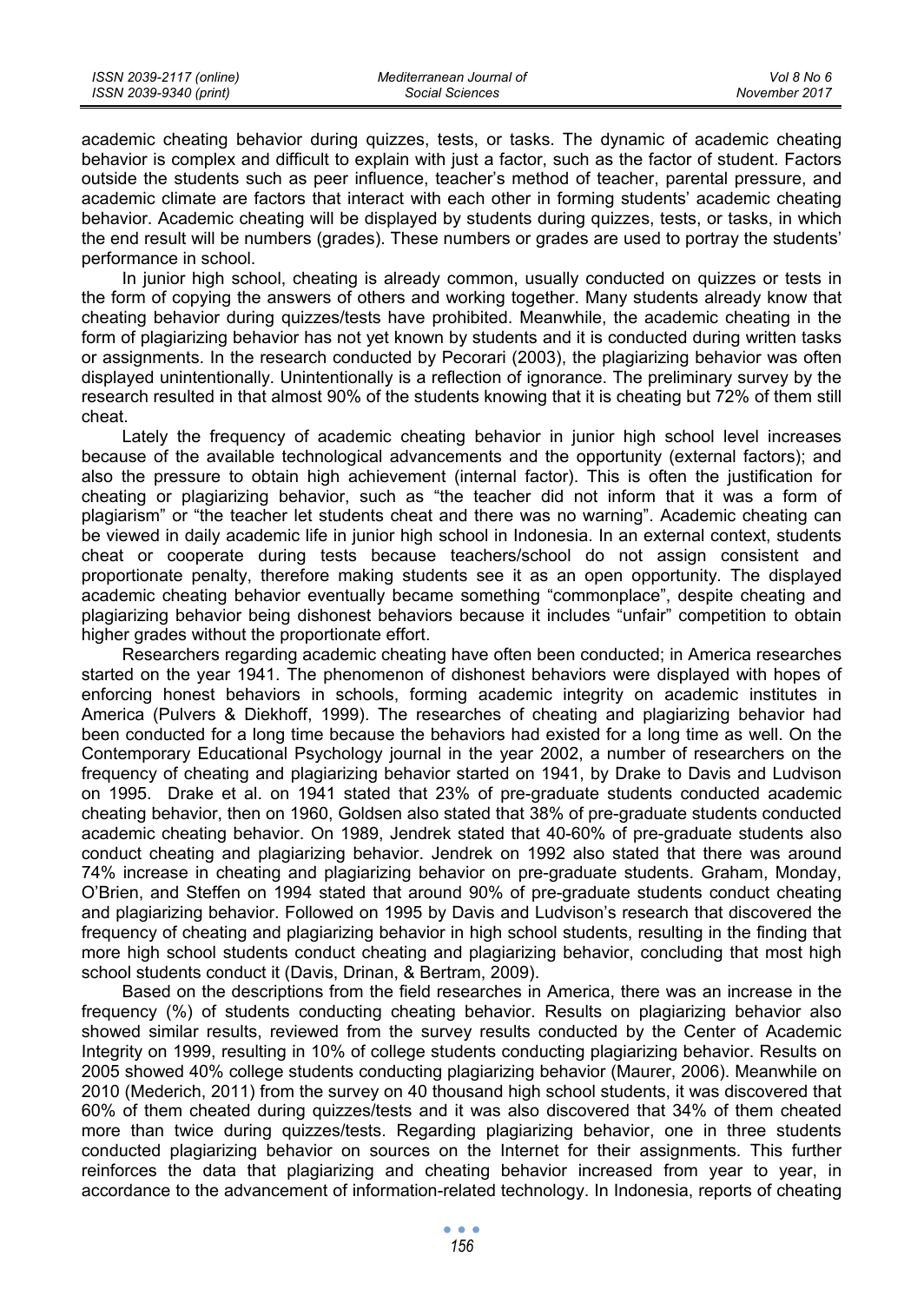| ISSN 2039-2117 (online) | Mediterranean Journal of | Vol 8 No 6    |
|-------------------------|--------------------------|---------------|
| ISSN 2039-9340 (print)  | Social Sciences          | November 2017 |

in the level of high school are reported in the mass media in relation to the national exam. This is because the national exam is the determinant for graduation and the grade is used as consideration for university. With such high requirement, students start to conduct academic cheating to overcome the graduation requirements.

As for the relation between cognitive dissonance and cheating behavior, cognitive behavior is the gap between belief with what is conducted or displayed. In this research, dissonance is existent between what have known as something that is prohibited but is still conducted with whatever reason. Festinger (1960, cited in Gire & Williams, 2007) stated that in a dissonance, an uncomfortable situation happens in which there are two cognitive "contents" opposite of one another. In relation with academic cheating, for example: students feel that the task cannot be completed well or on time and the way to overcome it is by copying other students' work. This is because students know that a task that is not well-made and not completed on time will result in bad grades. Bad grades affect achievement and also the views of parents and peers on students. Therefore the dissonance process is not simplistic because it is related to the "attitude change" on the student.

The researcher viewed that there was a lack of researches connecting the dissonance process with academic cheating. The phenomenon of the emergence of cognitive dissonance on academic cheating would make society understand more about how academic cheating as a complex process.

# *1.1 Research Questions*

- Is there a dissonance process on academic cheating behavior, between knowledge and conduct?
- Is there a difference in academic cheating behavior, reviewed from the knowledge level on academic cheating?

## *1.2 Research Goals*

- To reveal the relation between knowledge level regarding academic cheating and the frequency of academic cheating in school.
- To observe the difference in majors in high school on the emergence of academic cheating behavior.

# **2. Theoretical Review**

# *2.1 The Concept of Academic Cheating*

Academic cheating has two forms, which is cheating behavior such as copying answers of others and plagiarizing behavior such as citing without including the correct source. Based on the Encyclopedia of the Social and Cultural Foundation of Education (Provenzo, 2009), plagiarizing behavior includes intentional and unintentional actions in utilizing another person's work wrongly. Plagiarizing behavior is conducted in the form of replicating another person's work, copying the whole text, or even buying another person's writing and then admitting it as one's own. So the plagiarizing behavior is an inaccurate and non-thorough behavior in quoting, citing, and reporting the source being used dishonestly. Based on the Encyclopedia of Applied Psychology (Spielberger, 2004), the definition is similar, plagiarizing behavior is a failure on the writing in citing and referencing source in the writing correctly.

Regarding cheating behavior, the researcher referred to the Encyclopedia of Educational Psychology (Salkind, 2008), which was a dishonest action with the element of deceiving with the goal of obtaining benefits or superiority from other students. Then based on Psychology of Classroom learning, An Encyclopedia (Anderman, 2009), academic cheating behavior is generally displayed in four categories: information transfer between individuals, the use of assisting tools, exploitation of weakness, and copying answers or information. Commonly, cheating behavior is conducted in two activities, which are during tests/exams and homework.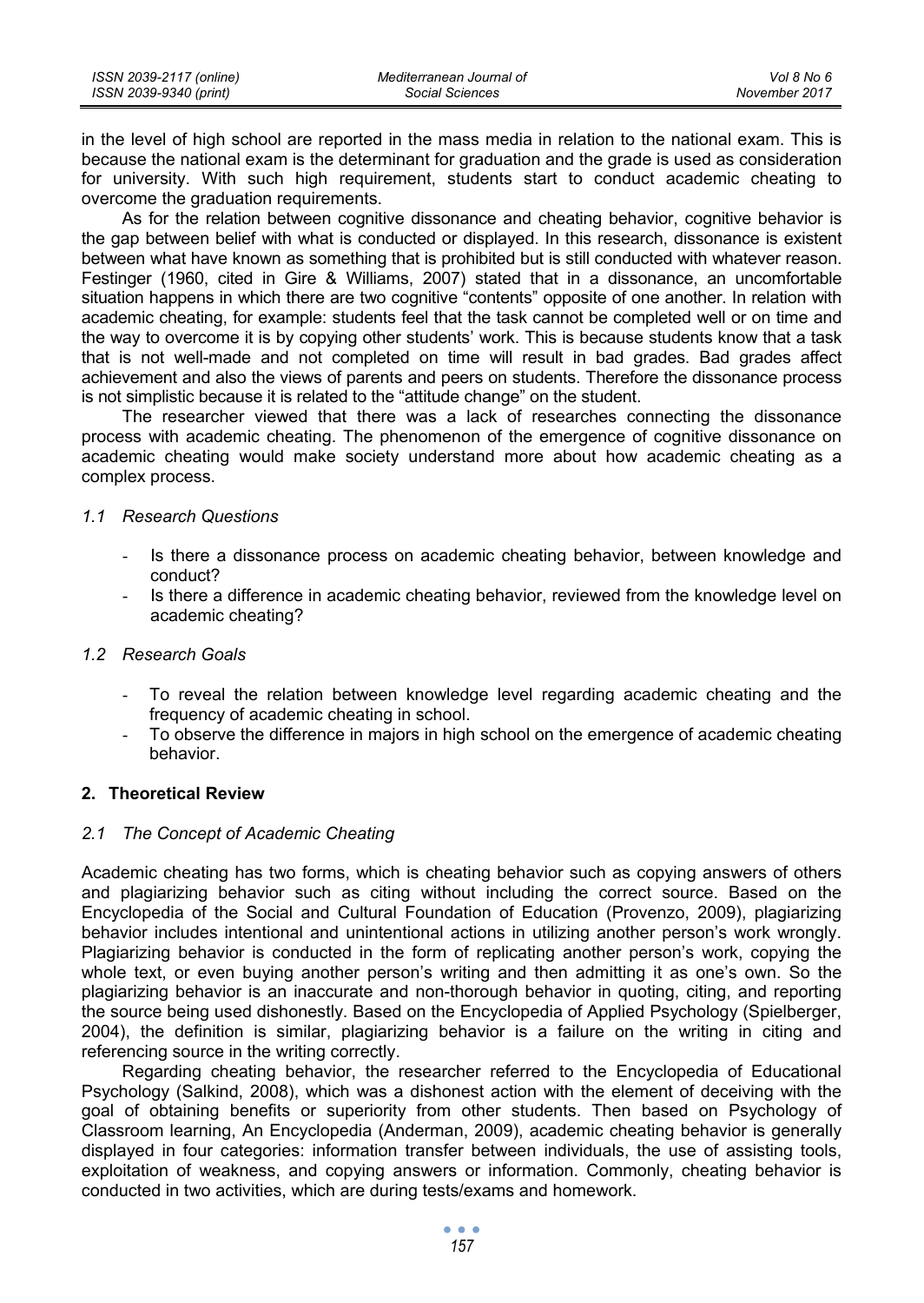| ISSN 2039-2117 (online) | Mediterranean Journal of | Vol 8 No 6    |
|-------------------------|--------------------------|---------------|
| ISSN 2039-9340 (print)  | Social Sciences          | November 2017 |

Based on the depiction of the meaning of cheating and plagiarizing behavior, academic dishonesty behaviors have divided into two kinds: cheating and plagiarizing behavior. This behavior can be intentional or unintentional with the goal of obtaining better grades. The researcher will explain the relation between variables or conditions that result in cheating or plagiarizing behavior.

Cheating and plagiarizing behavior is not a planned behavior by students when they enter an educational institution. It is also not a hereditary nature (Lathrop & Foss, 2005). The behavior appears because of the number of pressure related to achievements and the fear of failure.

If in the individual factor the person is afraid of failing and the motivation is external (parental pressure/wanting to graduate), then the person may not conduct cheating or plagiarizing behavior if there is no opportunity. The opportunity to be dishonest will be stronger if there are other factors, such as situational factors such as peer that conduct cheating or plagiarizing behavior successfully and not penalized by teachers/institution, or even ignored. The combination of problems on the individual factor (fear of failure or external motivation) with situational factors (peer doing the conduct) and light penalties or inconsistent rules (factors of teacher/institution) and parental pressure with high workload (classroom context) result in an attitude to cheat or plagiarize.

The attitude to cheat or plagiarize will become a behavior or conduct that can be intentional or unintentional because of three factors in attitude, which are on adaptation, ego-defense, or selfexpression. In this research, the researcher has reviewed the attitude in the frame of adaptation on the pressure of achievement or school. When students cheat and they do not know that the action is cheating behavior, then it is unintentional. If the students know and they still conduct it, then it is intentional.

On previous research by McCabe, 1999 (Hutton, 2006), students believed that dishonest or cheating behavior in school were alright because they saw the school doing nothing towards the behavior. This became a justification on cheating or dishonest behavior in school. The conclusion happened because of external or situational factors enabling students to conduct the behaviors at school.

#### *2.2 Cognitive Dissonance*

According to Festinger (1957, cited in Gire & Williams, 2007), cognitive dissonance is the discrepancy between two inconsistent cognitive elements, causing psychological discomfort or anxiety, and motivating someone to act to reduce the dissonance. The element of the dissonance is cognitive. In relation to cheating behavior, the cognitive element is knowing that cheating or plagiarizing behavior is prohibited by the other cognitive element show that there is a higher risk or damage if the cheating or plagiarizing conduct is not followed through. The other cognitive elements are situation or conditions of peers that are open and opportunities to do the conduct.

Every dissonant relation is not similar in substance, and Festinger (cited in Gire & Williams, 2007) stated that the importance level of the cognitive elements affect the magnitude of the dissonance. The more important or valuable a cognitive element, the magnitude of the dissonance relation between elements will be.



**Figure 1:** The Dynamics of Cognitive Dissonance (Festinger & Carlsmith, 1959)

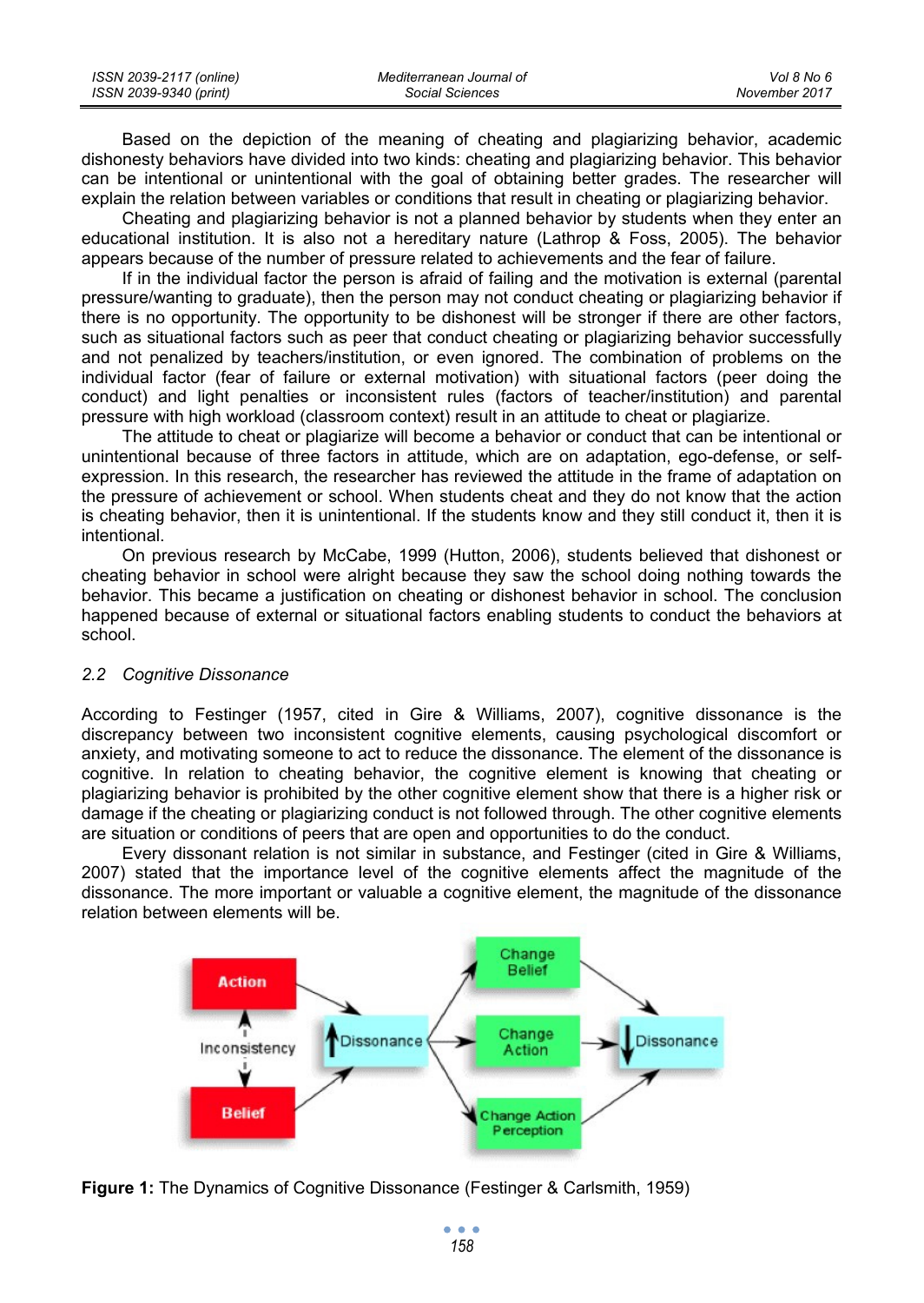Based on the Figure, there are three assumptions in cognitive dissonance, which is basically humans being susceptible to inconsistency between belief and action, and the inconsistency cause dissonance and the attempt to overcome it; the dissonance is overcame with three methods, which are: changing belief, changing action, or changing action perception.

## **3. Research Method**

### *3.1 Instruments and Variables*

This research used quantitative, non-experimental approach; with causality correlational research design. The first research design inspected the causality between variables. There were four research variables with the instrument Academic Practices Survey:

- Cheating behavior variable: how often students cheat, such as copying answers and cooperating and not reporting the higher grades from cheating. The score range is 1 (never) to 6 (always).
- Plagiarizing behavior variable: how often students plagiarize, such as citing or taking several sentences without including the sources. The score range is 1 (never) to 6 (always).
- Cheating behavior knowledge level (cheating & plagiarism). This is measured by using a number of statements, researcher have used 7 item and subjects were asked to grade them as a plagiarism or not (Yes =  $1 \&$  No = 0). The total score are from 0 to 7.
- High school majors variable.

Quantitative research design was chosen because the researcher collected data in the form of ordinal and interval data's from a large number of samples. The research was non-experimental because the researcher did not try to manipulate the relation between existing variables and aiming to discover the influence between the predictor and criterion variables.

# *3.2 Population and Sample*

The populations of this research were high school students of the "X" Catholic high school in Malang Indonesia with the accreditation grade of A. The high school was chosen because of the adequate learning facilities and disciplinary rules and high consistency towards violations of school rules. The research subjects were students of class XII.

Sample collection was conducted using the multistage random stratified sampling technique, which is a sample collection technique by population units grouped into homogenous groups. This was conducted by randomly taking 2 "science classes", 2 "social science classes", and 1 "language class" from the XII class. At the end, the total samples were five classes from the population of the whole school with at least 150 students as the sample. In this research, only 139 students were complete in giving their data.

# **4. Research Results**

#### *4.1 Frequency Data*

**Table 1:** The Score of Plagiarism, Cheating, and Knowledge Level Scores.

|                |        |        |         | Score Plagiarism Score of Cheating Knowledge of Plagiarism Knowedge of Academic Cheating |
|----------------|--------|--------|---------|------------------------------------------------------------------------------------------|
| IN             | 139    | 139    | 139     | 139                                                                                      |
| Mean           | 3.3957 | 3.0935 | 3.7914  | 5.6043                                                                                   |
| Median         | 3.0000 | 3.0000 | 4.0000  | 7.0000                                                                                   |
| Mode           | 3.00   | 3.00   | 4.00    | 7.00                                                                                     |
| Std. Deviation | .98994 | .88377 | 1.72145 | 1.87902                                                                                  |
| <b>Minimum</b> | 1.00   | 1.00   | 1.00    | 1.00                                                                                     |
| Maximum        | 6.00   | 6.00   | 7.00    | 7.00                                                                                     |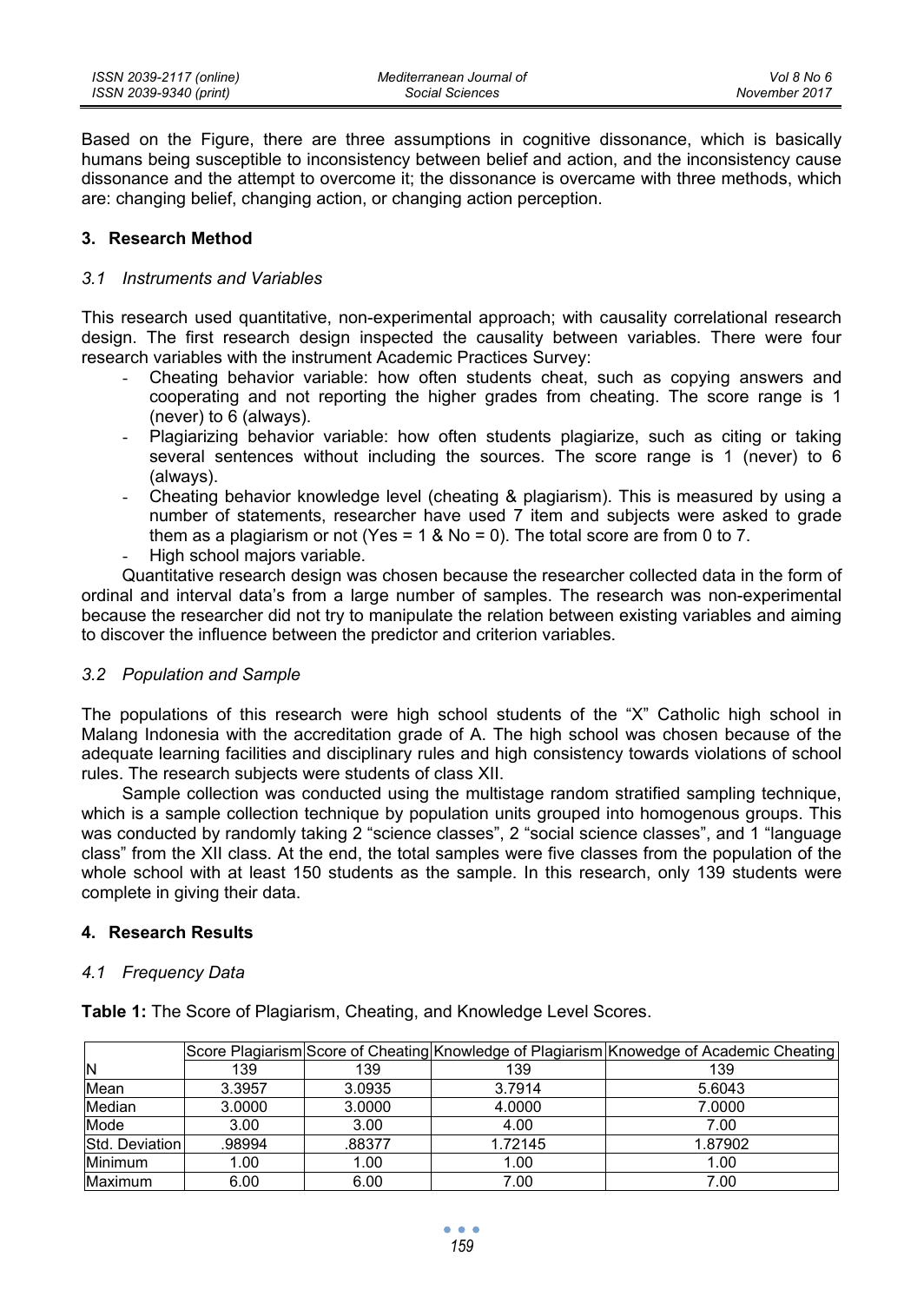| Score Cheat         | Frequency | Percent | <b>Cumulative Percent</b> |
|---------------------|-----------|---------|---------------------------|
| 1.00                | 4         | 2.9     | 2.9                       |
| 2.00                | 26        | 18.7    | 21.6                      |
| 3.00                | 71        | 51.1    | 72.7                      |
| 4.00                | 30        | 21.6    | 94.2                      |
| 5.00                |           | 5.0     | 99.3                      |
| 6.00                |           | .7      | 100.0                     |
| Total               | 139       | 100.0   |                           |
|                     |           |         |                           |
|                     |           |         |                           |
| Score of Plagiarism | Frequency | Percent | <b>Valid Percent</b>      |
| 1.00                | 6         | 4.3     | 4.3                       |
| 2.00                | 12        | 8.6     | 8.6                       |
| 3.00                | 62        | 44.6    | 44.6                      |
| 4.00                | 40        | 28.8    | 28.8                      |
| 5.00                | 18        | 12.9    | 12.9                      |
| 6.00                | 1         | .7      | .7                        |

# **Table 2:** The Score Comparisons of Plagiarizing and Cheating Behavior

|  | <b>Table 3:</b> The Comparison of Plagiarizing and Cheating Behavior Knowledge Levels |  |  |  |
|--|---------------------------------------------------------------------------------------|--|--|--|

| Knowedge of Plagiarism | Frequency | Percent | <b>Valid Percent</b> |
|------------------------|-----------|---------|----------------------|
| 1.00 (POOR)            | 17        | 12.2    | 12.2                 |
| 2.00                   | 15        | 10.8    | 10.8                 |
| 3.00                   | 29        | 20.9    | 20.9                 |
| 4.00                   | 33        | 23.7    | 23.7                 |
| 5.00                   | 19        | 13.7    | 13.7                 |
| 6.00                   | 16        | 11.5    | 11.5                 |
| 7.00 (Excellent)       | 10        | 7.2     | 7.2                  |
| Total                  | 139       | 100.0   | 100.0                |
|                        |           |         |                      |
| Knowled of Cheating    | Frequency | Percent | <b>Valid Percent</b> |
| 1.00 (POOR)            | 9         | 6.5     | 6.5                  |
| 2.00                   | 6         | 4.3     | 4.3                  |
| 3.00                   | 5         | 3.6     | 3.6                  |
| 4.00                   | 14        | 10.1    | 10.1                 |
| 5.00                   | 15        | 10.8    | 10.8                 |
| 6.00                   | 18        | 12.9    | 12.9                 |
| 7.00 (Excellent)       | 72        | 51.8    | 51.8                 |
| Total                  | 139       | 100.0   | 100.0                |

Based on the comparison between scores and knowledge levels, descriptively it is shown that the students were quite knowledgeable about plagiarizing and cheating behavior with the score average of above 3.5 (in a scale of 1-7), while the frequency of behavior scored around 3 (in a scale of 1-6), meaning the students occasionally conduct academic cheating.

# *4.2 Statistical Test Results*

**Table 3:** Results of Correlation Test Between Academic Cheating Behavior and Knowledge Level

|                         | <b>Knowledge of Plagiarism</b> | <b>Knowledge of Cheating</b> |
|-------------------------|--------------------------------|------------------------------|
| <b>Cheating Score</b>   |                                | $(r = -0.08, p = 0.925)$     |
| <b>Plagiarism Score</b> | $(r = -0.096, p = 0.260)$      |                              |

The result in table 3 showed that there was no relation between knowledge level of plagiarizing and cheating behavior with the behaviors in class.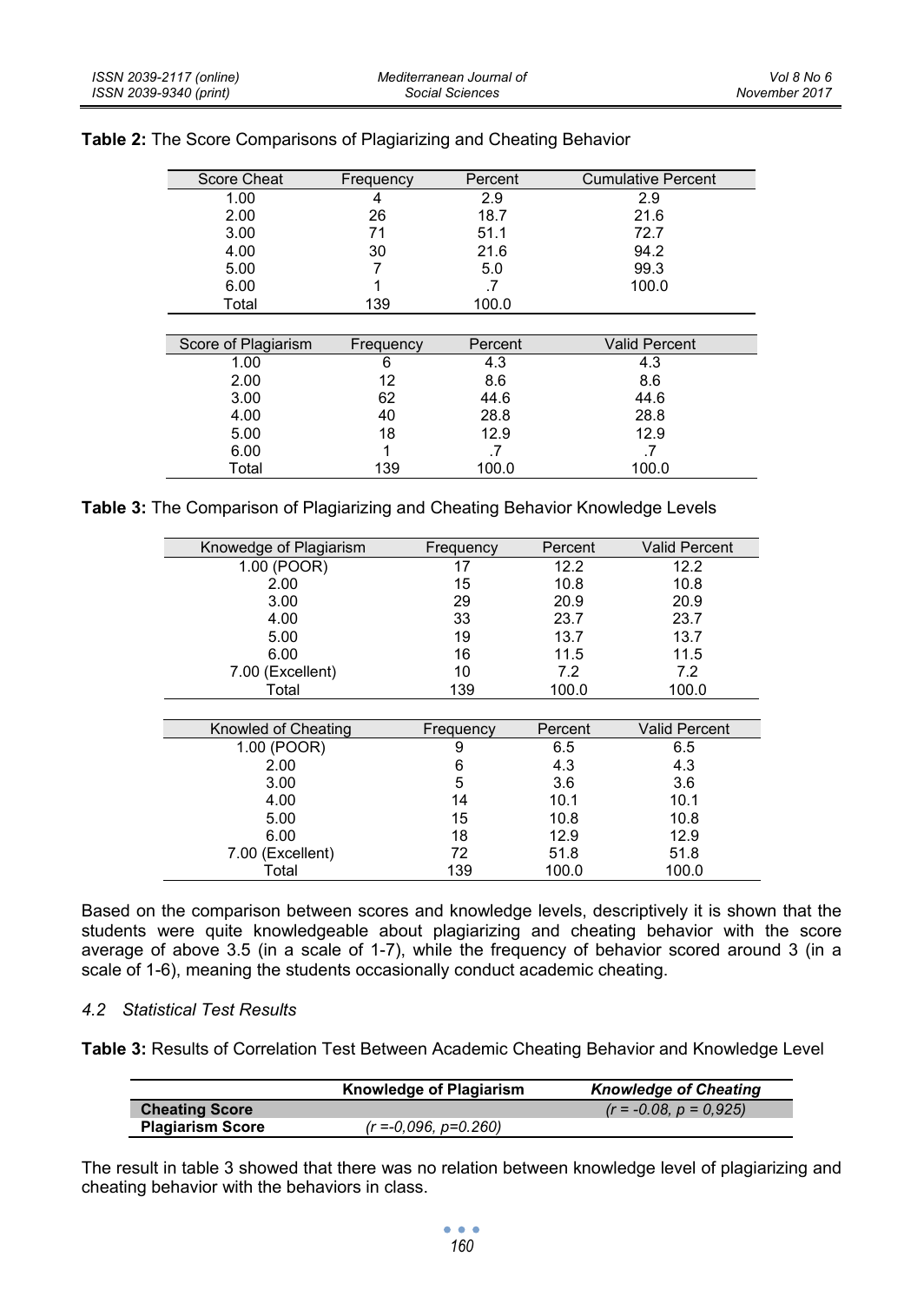|  |  | Table 4: The Significance of ANOVA Test Result Between Variables. |  |  |  |  |
|--|--|-------------------------------------------------------------------|--|--|--|--|
|--|--|-------------------------------------------------------------------|--|--|--|--|

|                     |          | <b>Social</b> | Language     |
|---------------------|----------|---------------|--------------|
| <b>Skor Cheat</b>   | Science  | $p = 0.354$   | $p = 0.028*$ |
|                     | Language | $p = 0.001*$  | <b>XXXX</b>  |
| <b>Skor Plagiat</b> | Science  | $p = 0.727$   | $p = 0.993$  |
|                     | Language | $P = 0.889$   | <b>XXXX</b>  |
| <b>Know Cheat</b>   | Science  | $p = .054$    | $P=0.273$    |
|                     | Language | $p = 977$     | <b>XXXX</b>  |
| <b>Know Plagiat</b> | Science  | $p = 969$     | $p=0.233$    |
|                     | Language | p=0,307       |              |

The result on that table, shows that there was a significant difference between cheating behavior on students on class of science major with class of language major and class of social major with class of language major. But between class of science and class of social majors there was no significant difference.

# **5. Conclusion and Discussion**

### *5.1 Discussion*

No relation between knowledge level and plagiarizing and cheating behavior showed that academic cheating behavior emerge regardless of whether students had the knowledge or not. Once more, this showed that academic cheating behavior is multifactorial. This means that a lot of factors can be the predictor of cheating behavior. This research result rejected the previous result from Pecorari's research (2003) that stated that plagiarizing behavior was often displayed unintentionally because of no knowledge regarding plagiarizing behavior.

In this research, the students of class XII were quite knowledgeable about plagiarizing and cheating behavior but they still conducted it. This meant that there was cognitive dissonance, the discrepancy or inconsistency between belief/knowledge and conduct. According to Festinger and Carlsmith (1959), the dissonance happened because of the inconsistency of social environment in reacting to the actions that contradict the belief.

Referring to McCabe's research on 1999, it seemed that the students believed that dishonest behavior in school were alright because they saw the school doing nothing (not giving penalties) on the behavior. This became a justification that dishonest behavior was alright. There were other factors aside from knowledge (individual), such as external and situational factors that enabled student to do the dishonest conducts.

# *5.2 Conclusion*

When situational factor (peer and risk), contextual factor (class, teacher, parents, institute) meet with individual factor, this will increase the opportunity for individuals to cheat or plagiarize. Based on the results of previous researchers, academic dishonesty behavior was not simply related to individual factor but was a combination with situational factor. This reinforced that individual factor cannot become the only predictor in cheating and plagiarizing behavior. Even so, situational or contextual factor cannot be the only predictor as well. Therefore, the school should not just reinforce the individual factor (knowledge level) but also situational factor (teaching model) and external factor (scientific climate and consistency of penalty).

# **References**

Anderman, E.M., (Ed). 2009. *Psychology of Classroom Learning An Encyclopedia*. Macmillan Reference USA, a part of Gale, Cengage Learning

Ajzen, I. (1991). The theory of planned behavior. *Organizational Behavior and Human Decision Processes, 50*(2), 179–211.